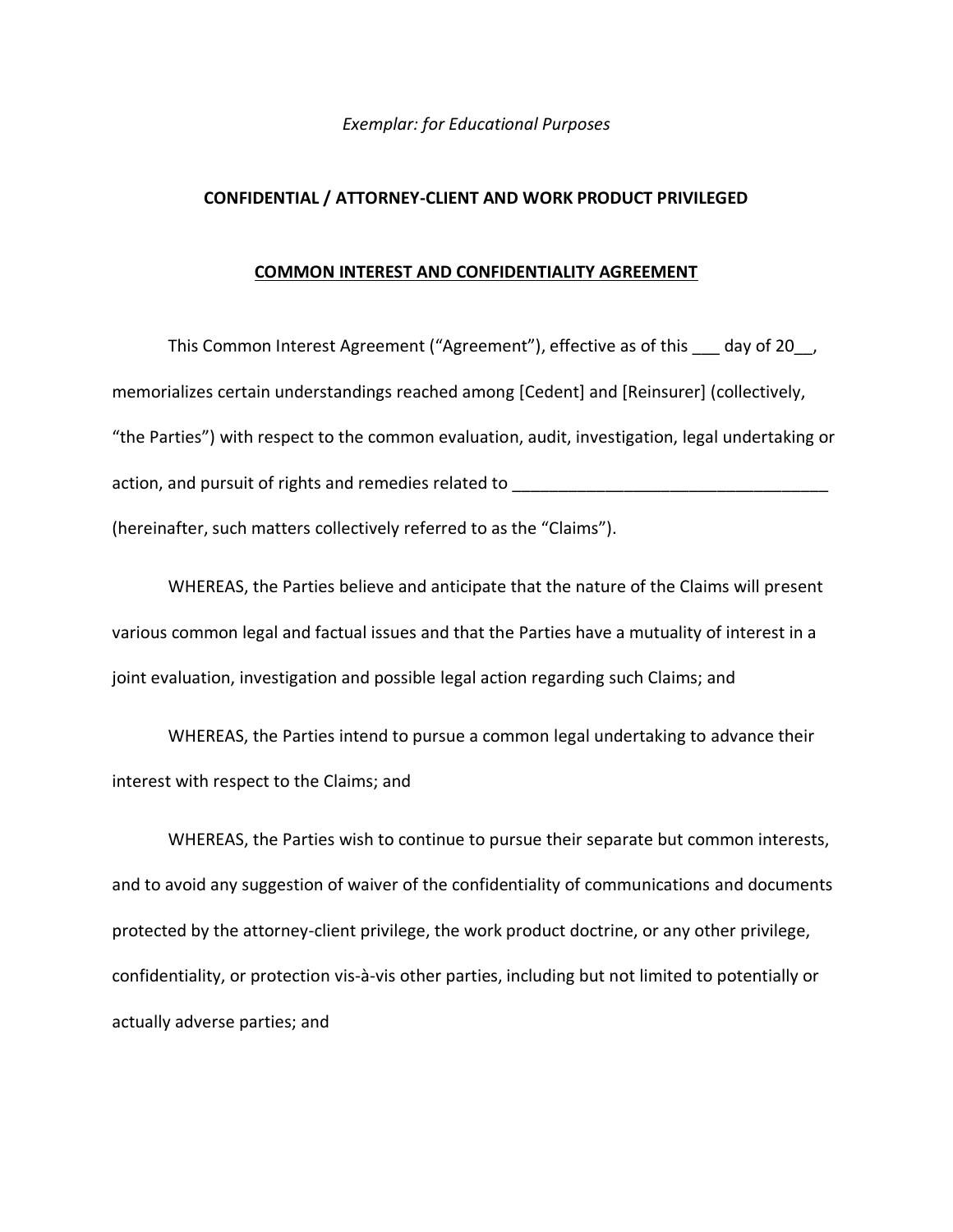WHEREAS, it is the intention and understanding of the Parties that past and future communications among them, or among them and any counsel retained by any of them, and any joint interviews of prospective witnesses or any interviews obtained by counsel for one Party hereto with the knowledge, consent and on behalf of other Parties, are and shall remain confidential and are and shall continue to be protected from disclosure to any third party by all applicable privileges, except as set forth herein; and

WHEREAS, in order to effectively pursue a joint evaluation, investigation, defense, legal action, or other undertaking concerning the Claims, the undersigned have also each concluded that, from time to time, their interests will best be served by sharing documents and information, including but not limited to audit reports, actuarial studies, factual investigation and materials, mental impressions, memoranda, interview reports, litigation strategies, and other information, including the confidences of each Party – all of which will hereafter be referred to as the "Shared Information;" and

WHEREAS, it is the purpose of this Agreement to ensure that any exchange and / or disclosure of the Shared Information contemplated herein does not constitute a waiver of any privilege or protection otherwise available.

IT IS THEREFORE AGREED as follows:

1. Shared Information may be disclosed to or transferred among the Parties orally or in writing or by any other appropriate means of communication. The Parties intend that no claim of work product, attorney-client, common interest or any other privilege or protection be waived by reason of such disclosure or transfer of Shared Information.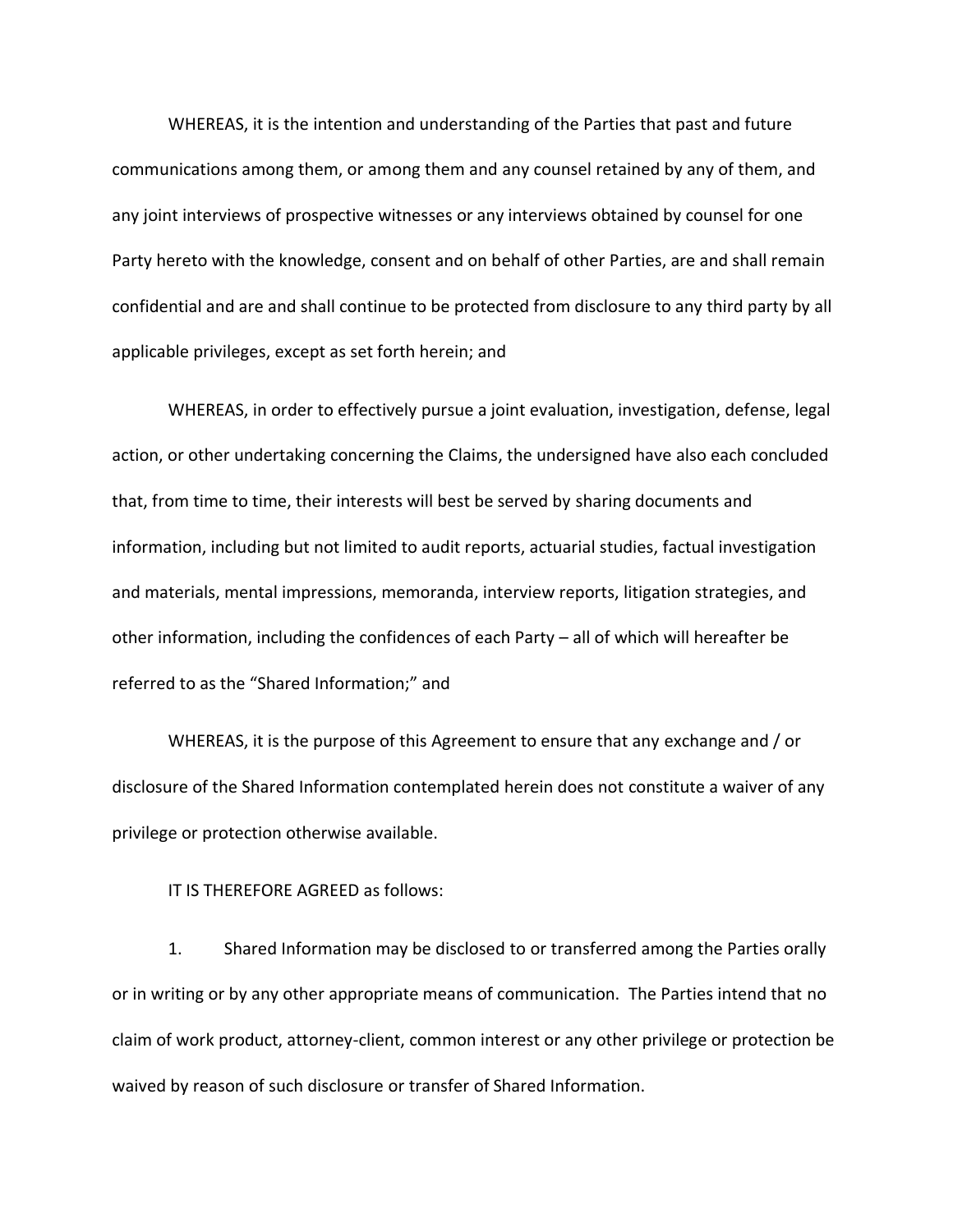2. The Parties agree that, except as specified below, all Shared Information received from each Party or its counsel or other agents or representatives shall be held in strict confidence by the receiving Party and by all persons to whom such confidential information is revealed by the receiving Party pursuant to this Agreement. The Shared Information may be shared by the receiving Party with its own officers, directors, employees, attorneys, accountants, experts, and representatives working on the Claims and may be used by such persons in connection with the Claims and conducting such other activities that are necessary and proper to carry out the purposes of this Agreement. The Shared Information shall not be used by the receiving Party for any other purpose without the prior written consent of the Party providing the information.

3. Shared Information that is exchanged in written or in documents form and is intended to be kept confidential may, but need not be, marked "Confidential" or with a similar legend. If such information may become the subject of an administrative or judicial order requiring disclosure of such information by a Party , the Party may satisfy its confidentiality obligations under this Agreement by notifying the Party that generated the information and by giving such Party a reasonable opportunity to intervene and to be heard and otherwise cooperating fully with such Party in any proceeding relating to the disclosure of Shared Information.

4. Each Party shall take all necessary and appropriate measures to ensure that any person who is granted access to any Shared Information or who participates in work on common projects or who otherwise assists such Party in connection with the Claims, is familiar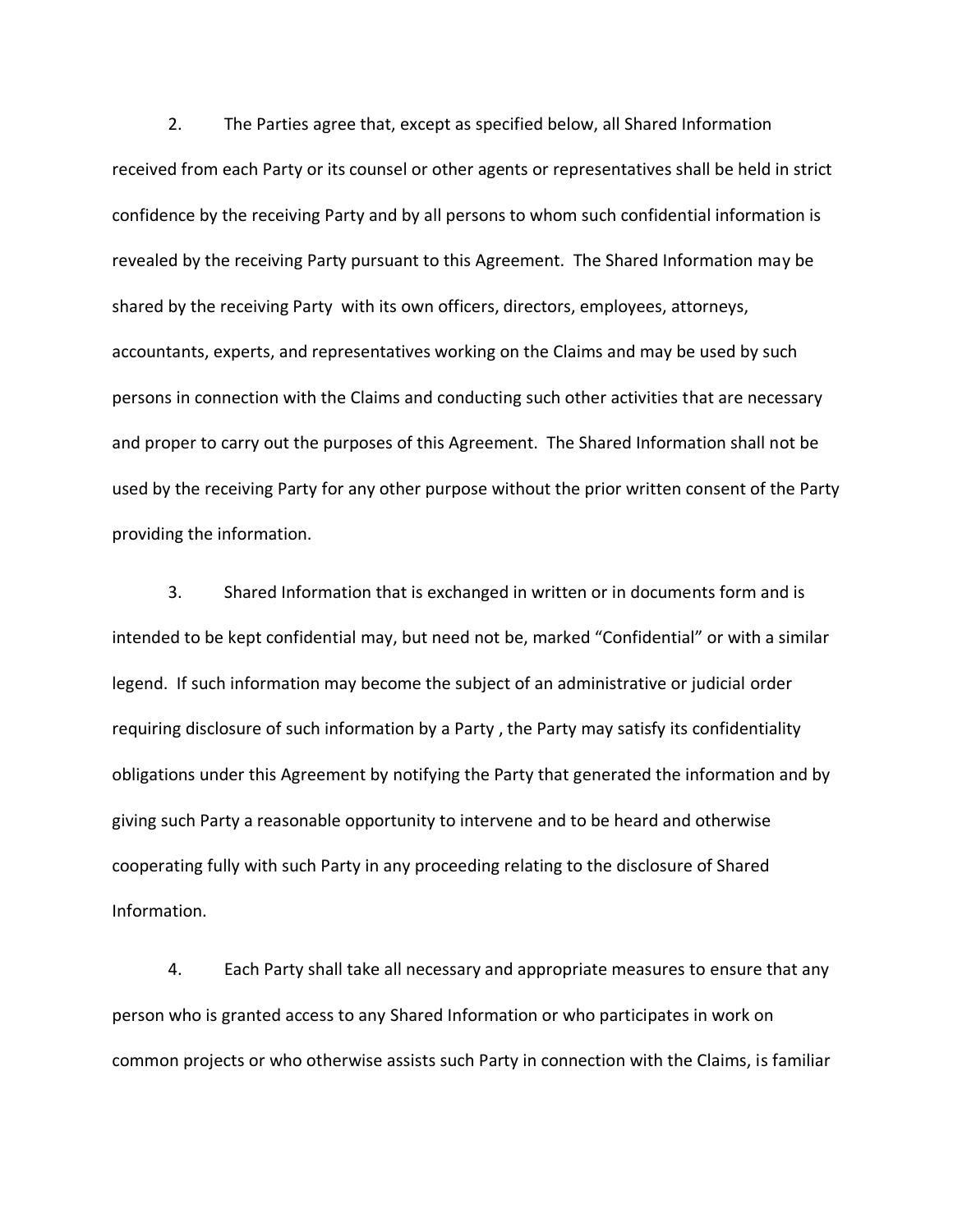with the terms of this Agreement and complies with such terms as they relate to the duties of such persons.

5. The Parties intend to protect from disclosure all information and documents shared among the Parties to the greatest extend permitted by law regardless of whether the sharing occurred before the execution of this Agreement and regardless of whether the writing or document is marked, "Confidential." Notwithstanding the foregoing, nothing in this Agreement shall obligate one Party to share or communicate any material with the other Parties hereo.

6. This Agreement may be terminated by any Party hereto, prospectively, five business days subsequent to written notice of termination by that Party to the undersigned. The obligations of the Parties under this Agreement shall remain in full force and effect, without regard to whether this Agreement is terminated, whether the Parties cease to have interests in common or whether the Claims are resolved (either in whole or with respect to less than all the Parties) by final judgment, determination, or settlement. This Agreement shall not apply to information that is now or hereafter becomes public knowledge without violation of this Agreement.

7. Subject to restrictions on disclosure of Shared Information to third parties, this Agreement shall not constitute, be interpreted, construed, or used as evidence of any admission of liability, law, or fact, a waiver of any legal or contractjual entitlement, right, or defense, or an estoppel by a Party or by any other person. Nothing herein shall be construed to diminish such duties and obligations as the Parties otherwise owed to one another.